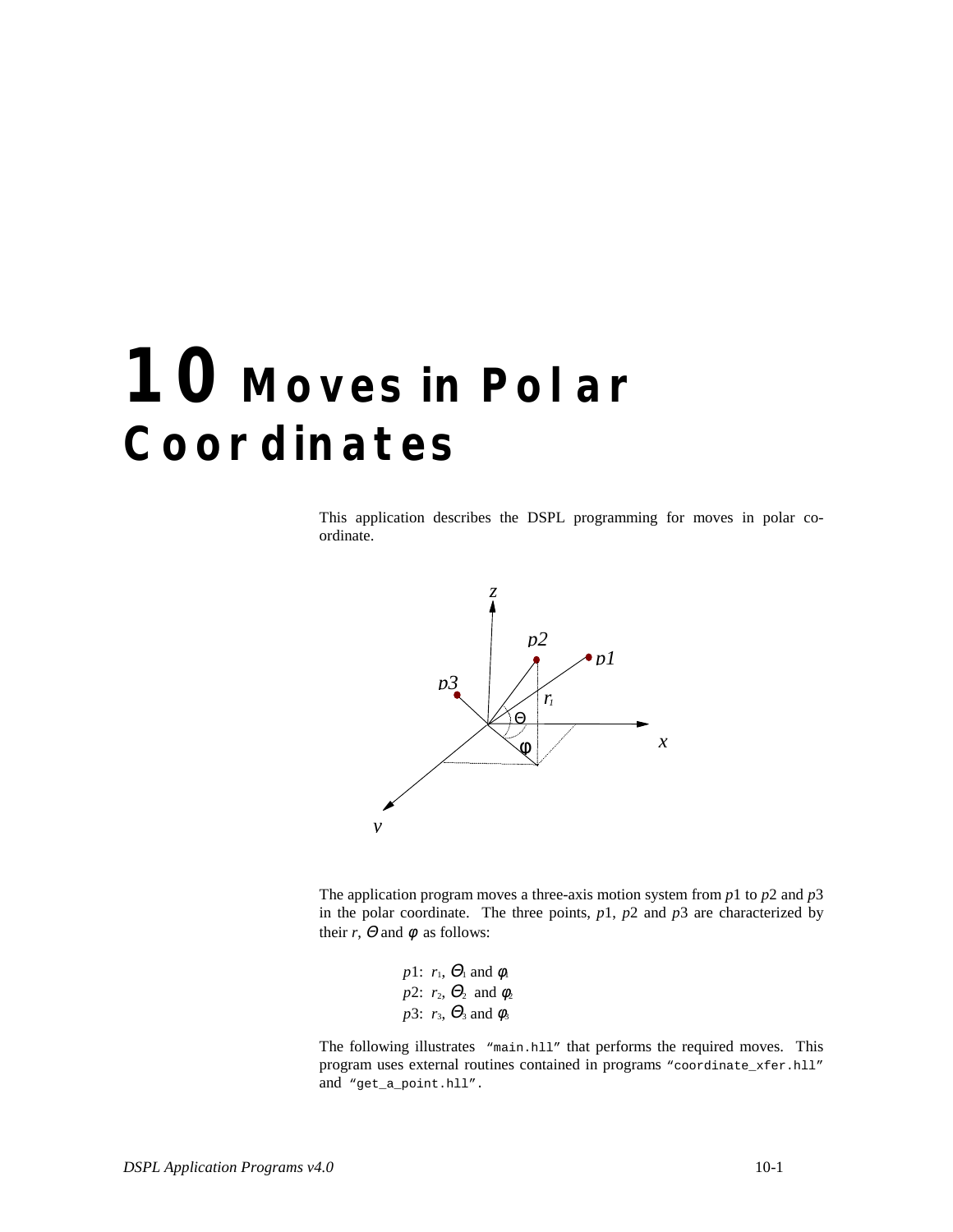*Moves in Polar Coordinate*

## **Polar Coordinate Move, 'main.hll'**

#define x var20 #define y var21 #define z var22 #define teta var23 #define phi var24 #define r var25 #define index var26 #include "coordinate\_xfer.hll" #include "get\_a\_point.hll" plc\_program: run\_m\_program (move\_in\_polar\_coordinate) end\_plc move\_in\_polar\_coordinate:  $var1 = 1$ while  $(var1 == 1)$ call (get\_a\_new\_point) ;get a point provided by either call (polar2cartesian) ;the Mx4(case 1) or the host(case 2) wend end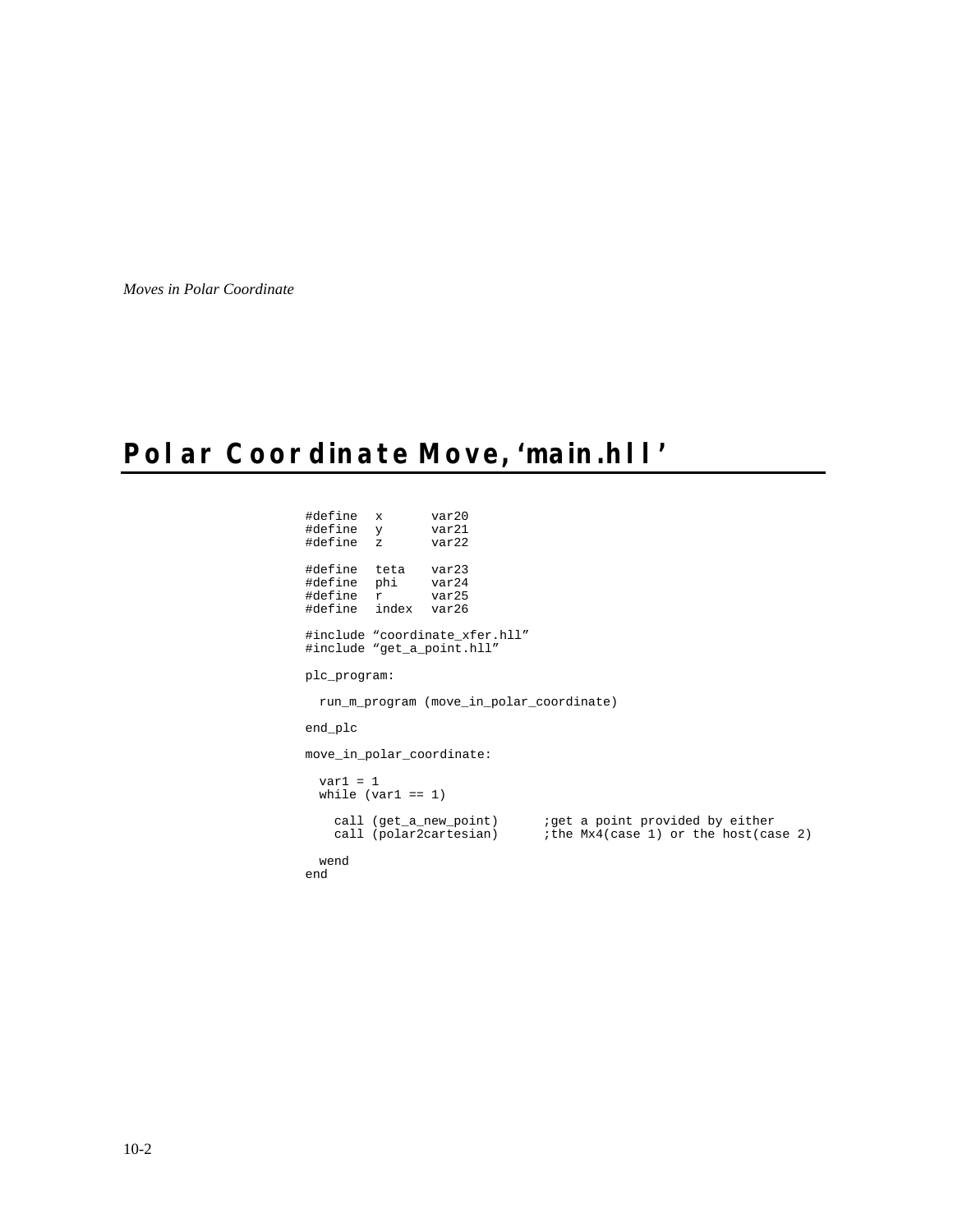Moves in Polar Coordinate

## Point Retrieving Subroutine, 'get\_a\_point.hl |'

Case 1: All points are computed and stored in Mx4 by the Mx4's own DSPL

get\_a\_new\_point:

```
; *"* this routine is useful if end points are computed
  i* by the Mx4 and stored in the Mx4 table.
  ; *r = table_p(index) ; pick r, teta and phi
  index = index + 1teta = table_p(index)<br>index = index + 1
  phi = table_p (index)index = index + 1ret()and
```
Case 2: All points are provided to the Mx4 in real time by the host

get\_a\_new\_point:

```
; *i* this routine is useful if end points are provided
  i^* by the Mx4 and stored in the Mx4 table.
  ; *ihost uses instruction change_var to update points
  r = \text{var}30teta = var31 ;to update points characterized by:r, teta and phi
  phi = var32ret()\operatorname{\textsf{end}}
```